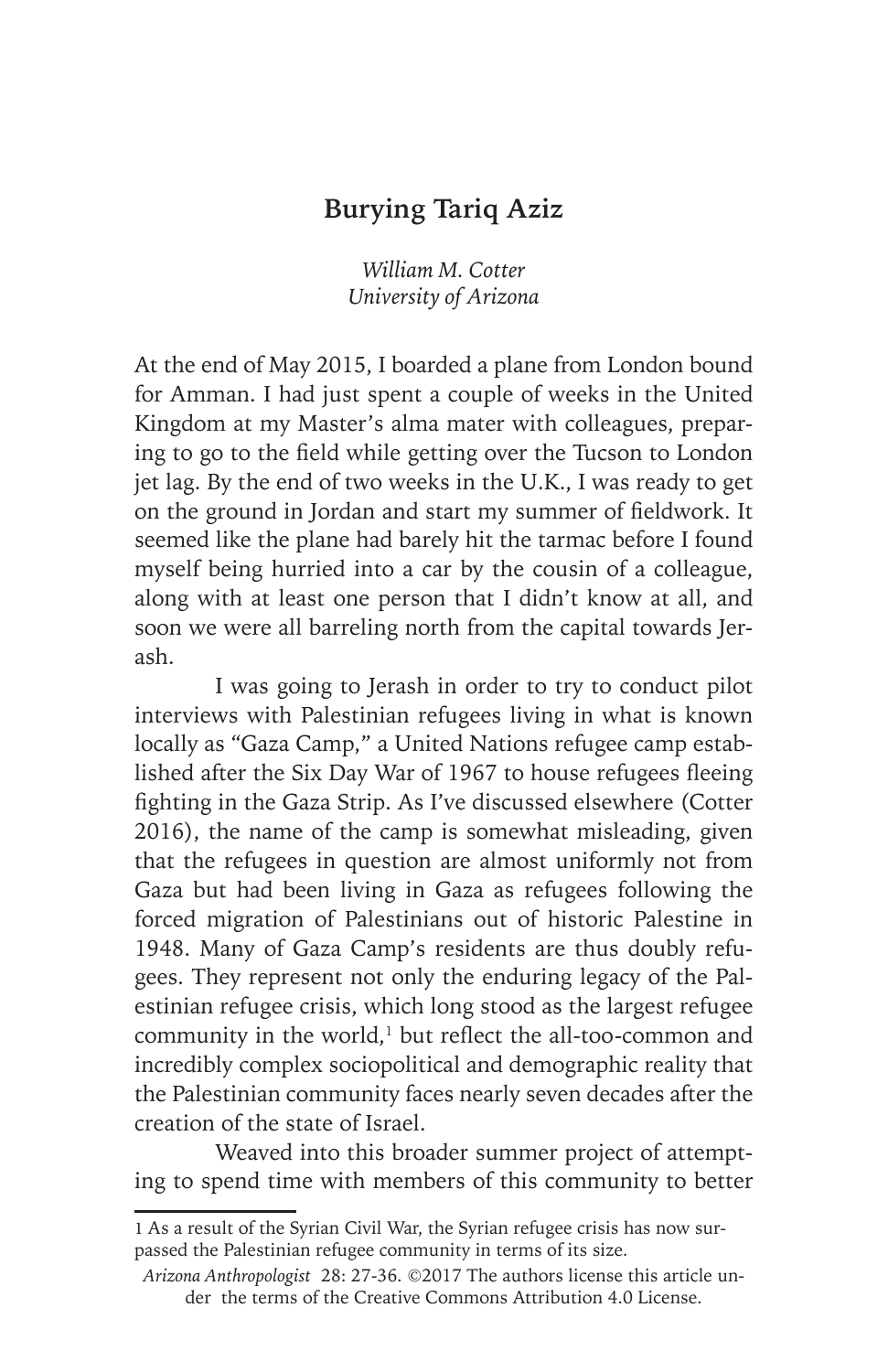understand their lives, their history, and for me, as a linguistic anthropologist, their language, were a number of experiences that stick out in my mind as defining what that field experience was like and how I reflect on it two years after the fact. One of these experiences frames what I present below and represents an amalgamation of my field notes from the summer of 2015, experiences culled from my social media feeds and my admittedly imperfect memories about the day and event in question.

**\*\*\***

I woke up on June 13th to a phone call, which I admittedly wanted to ignore. The call was from  $Ahmad<sub>r</sub><sup>2</sup>$  a friend and local PhD student who had been helping me conduct my research near Jerash. For much of my time in Jordan in 2015, I had been unbelievably depressed. In speaking with colleagues, depression seems to be a fairly common fixture of at least some portion of many field experiences, and it's very much a core experience for me anytime I go to the field. As a result, I had been sleeping until early afternoon most days of the week and if I didn't have anything planned, my days were often spent re-watching bootleg copies of *Tremors3* over and over on my laptop or writing at the plastic table in the middle of my studio apartment.

Trying to force myself to wake up as I answered my phone, Ahmad asked me if I was interested in hanging out but said that he wanted to do something else aside from doing interviews. I put aside both my depression and my frantic desire to do as many interviews as possible before I had to leave the field at the end of the summer and agreed to take a day off to do something relaxing. At least, I assumed it would be relaxing when Ahmad initially asked me to spend the afternoon with him.

When I got in his SUV outside of my tiny apartment that sat above a gas station along the road to Amman, Ahmad

<sup>2</sup> A pseudonym

<sup>3</sup> I'm almost ashamed to admit, but I watched this over twenty times that summer. I counted. Depression manifests in interesting ways.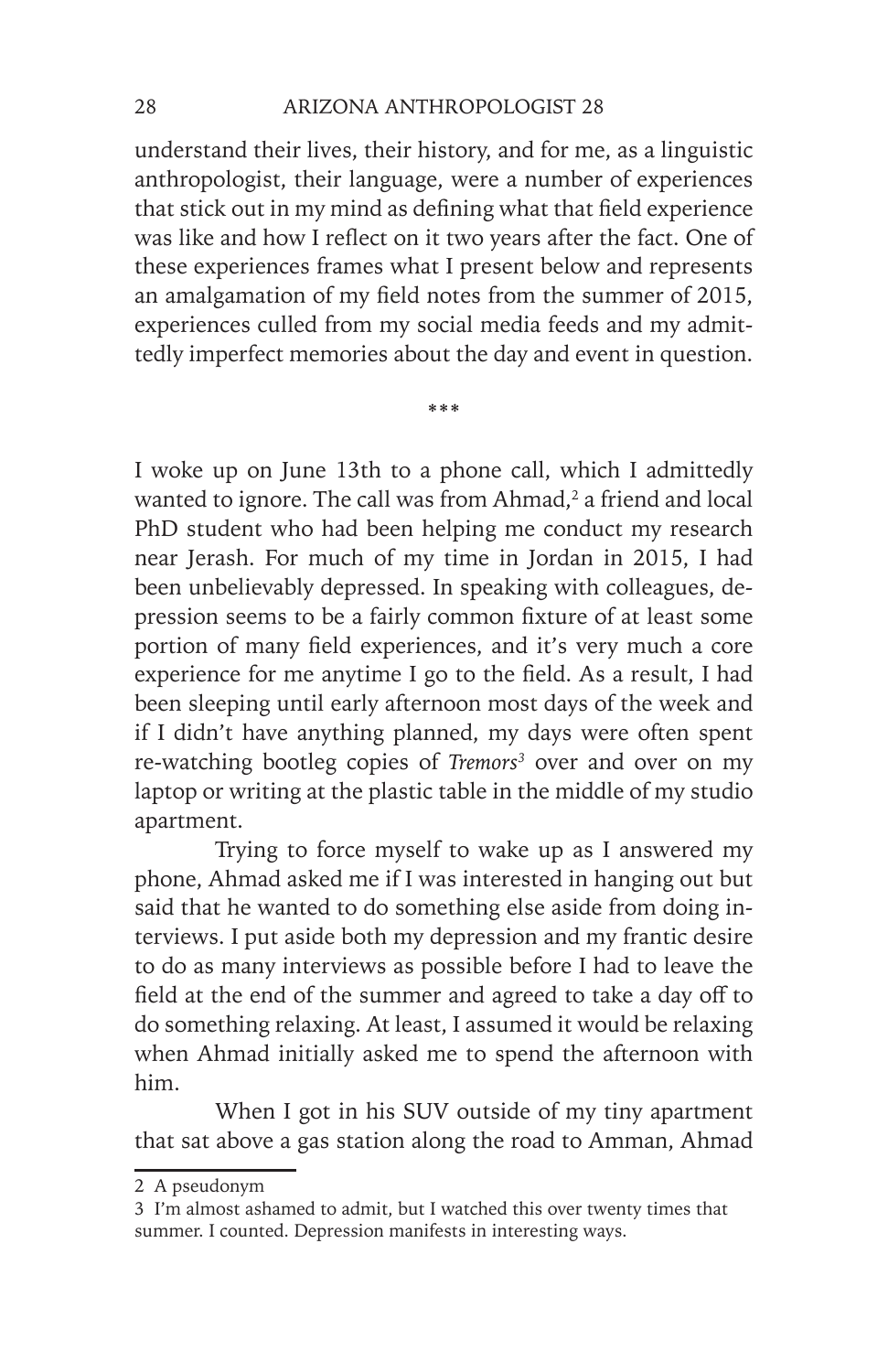asked me if I wanted to go to a funeral. I hadn't been in Jordan long, but in the short time I had been there that summer I already found myself at a funeral earlier that week, that one for a relative of a friend of a friend. That earlier funeral left me somewhat uneasy given that I didn't know the deceased, and my status as a foreigner certainly made me stick out like a sore thumb among a large group of mourners. Add to that the fact that in my usual, non-fieldwork life, I make a point to avoid funerals as much as possible, even when they're for people that I know.

So, I assumed that Ahmad was suggesting that we go to the funeral for another friend of a friend or potentially a family member. As I queried Ahmad about who this person was, I quickly realized that he was asking me to attend something completely different. He wanted us to go to the funeral for Tariq Aziz, former Foreign Minister and Deputy Prime Minister of Iraq and close personal advisor to Saddam Hussein.

### **The Eight of Spades**

I didn't really feel as if I was in much of a position to say no. However, I did raise the question of how a heavily tattooed American researcher would be received at the funeral for a top Ba'ath Party official. I had certainly heard of Aziz, but my only real recollection of who he was or his role in Saddam's government stemmed from the Second Iraq War, which I had watched transpire on television and in the newspaper while I was in high school. In particular, I recalled George W. Bush's statement about Aziz, declaring that he was one of the people in Saddam's government that was shielding the location of Iraq's purported weapons of mass destruction.<sup>4</sup> Somewhat hesitantly, but also out of an admitted curiosity, I agreed, and Ahmad sped out of the parking lot of my apartment building.

As we headed towards Amman and from there on to Madaba, the site of Aziz's final resting place, I dug out my phone to look up who he really was and his role in the regime

<sup>4</sup> http://usatoday30.usatoday.com/news/world/iraq/2003-05-03-bush\_x. htm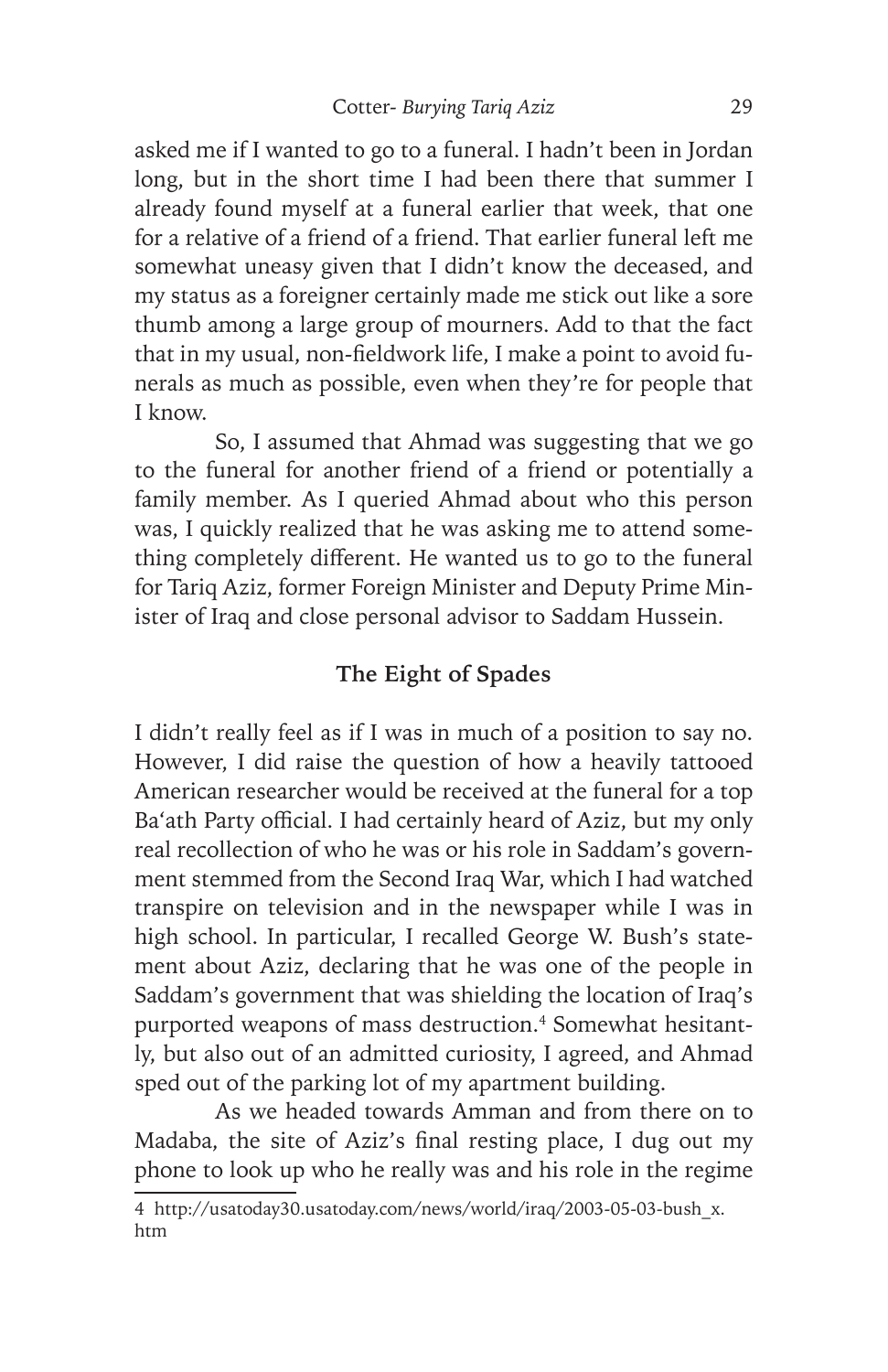that my government had so vehemently despised. Aziz served as Saddam Hussein's Foreign Minister (1983-1991) and Deputy Prime Minister (1979-2003) and was an important member of Saddam's inner circle. During the Iraqi occupation of Kuwait, Aziz acted as the face of the regime, justifying their actions within the international community. During the Second Iraq War, Aziz was ranked 43 out of 55 on the United States' list of most wanted Iraqi officials.<sup>5</sup> On the now infamous decks of playing cards that were handed out to American forces in Iraq, Aziz was the eight of spades.

Aziz was a unique figure within Saddam's regime, in part due to his ethnic and religious background. Born in the northern Iraqi city of Tel Keppe, Aziz was Chaldean Catholic, and one of the only Christians in Saddam's inner circle. He surrendered to American forces in April 2003 and was subsequently imprisoned. The Iraqi government charged Aziz with the deaths of 42 merchants executed by the regime, as well as planning the forced displacement of Kurds from northern Iraq, although in both cases the extent of his involvement in those crimes was heavily disputed.<sup>6,7</sup> He was sentenced to death by the Iraqi government; however, his execution order was never signed. Aziz suffered a stroke in 2010 and ultimately passed away in 2015 in a hospital in Nasiriyah at the age of 79. He was to be buried in Jordan, where his son and sisters live.

### **A Ba'ath Party funeral**

As we arrived at the church just outside of Madaba, forty minutes south of Amman, we ran into Ahmad's friends who had also decided to pay their respects and spend their afternoon attending the funeral of this key Ba'ath Party player. Standing outside of the entrance, I took note of the Bedouins whose tents and land seemed to surround the grounds of the church. The church seemed oddly placed to me, although it had clearly been there for longer than I can really imagine.

<sup>5</sup> http://abcnews.go.com/International/story?id=79511&page=1

<sup>6</sup> http://edition.cnn.com/2009/WORLD/meast/03/11/iraq.main/index.html

<sup>7</sup> http://www.bbc.com/news/world-middle-east-11631462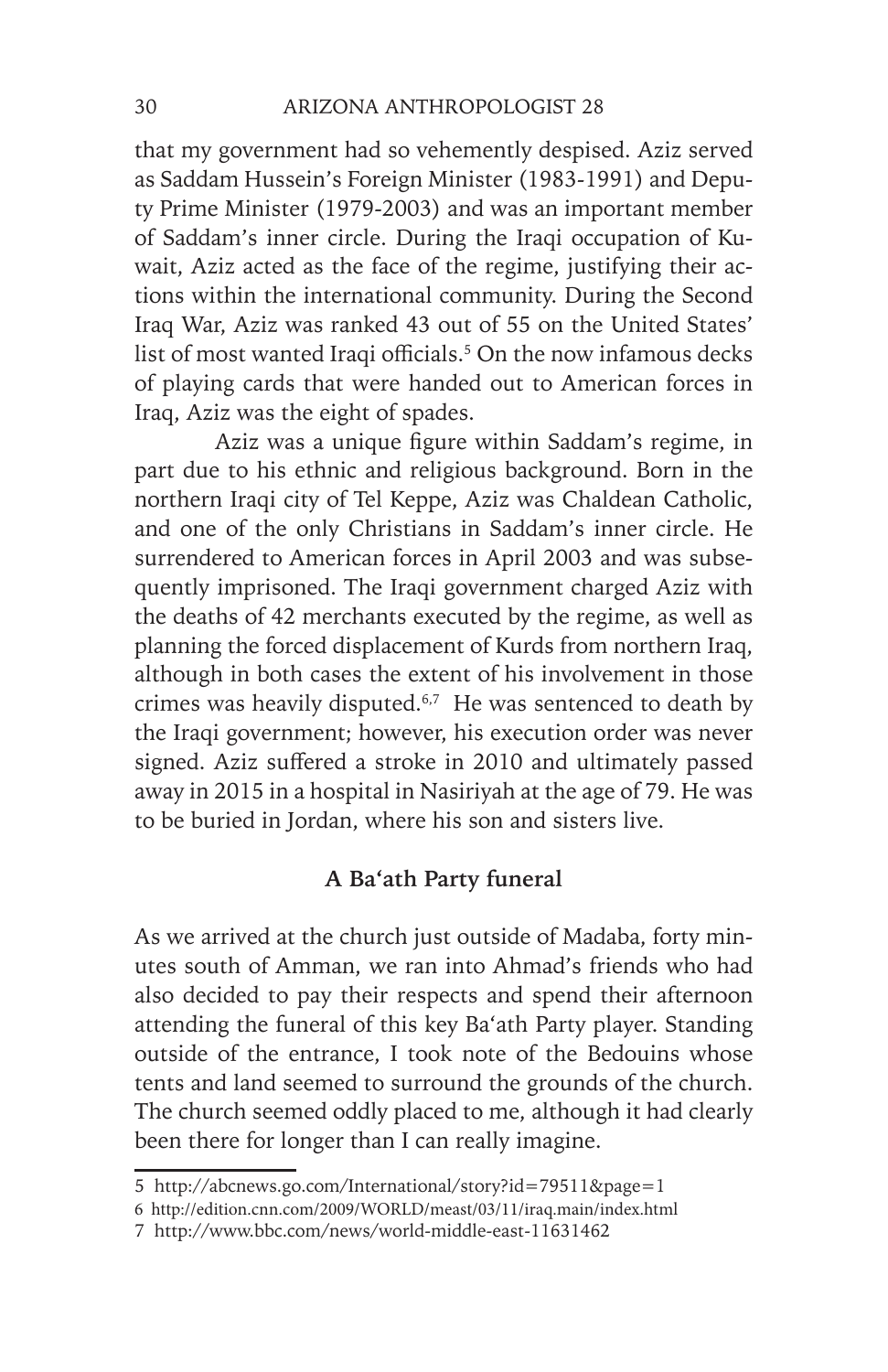$\frac{8}{4}$ 



# TARIQ AZIZ Deputy Prime Minister **RCC** member



Figure 1. Tariq Aziz playing card. (photo from Christian Science Monitor.)<sup>1</sup>

<sup>1</sup> http://images.csmonitor.com/csmarchives/2010/10/1025-tariq-aziz-VERT.jpg?alias=standard\_900x600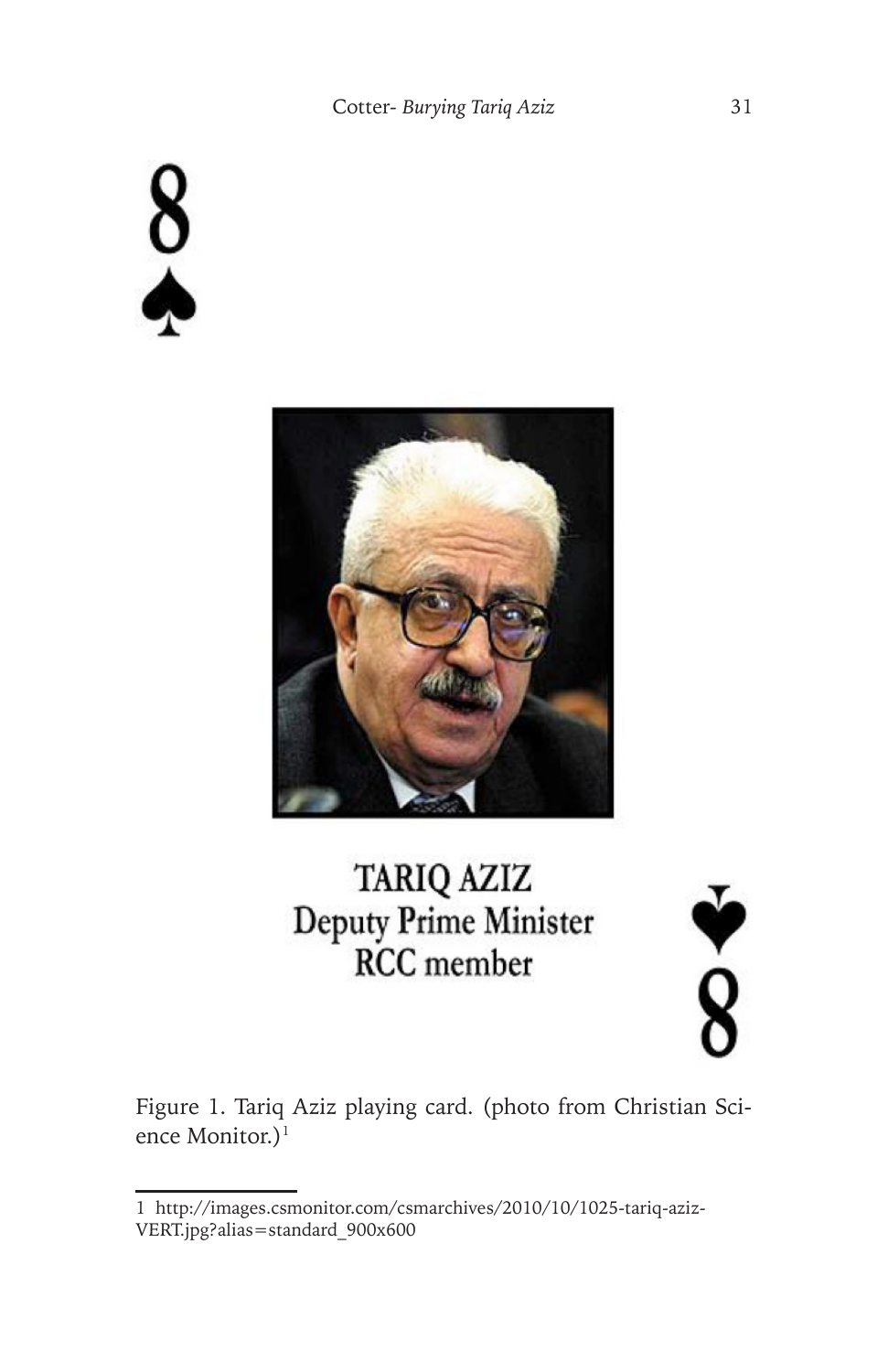

Figure 2. Land surrounding the church (photo by the author)

I initially didn't bother, but after thirty to forty-five minutes of waiting under a tent to shield us from the blistering summer sun, I inquired as to when the funeral was actually going to take place. That morning, a larger funeral had been held for Aziz at the St. Mary of Nazareth Church in Amman before his body was to eventually be transported to Madaba for his final burial and service that afternoon. As I looked around at the other faces sitting under the tent, I saw what I would eventually be told were family members, Jordanian politicians, and other key members of the Ba'ath Party. There were also a number of people with no connection whatsoever to Aziz.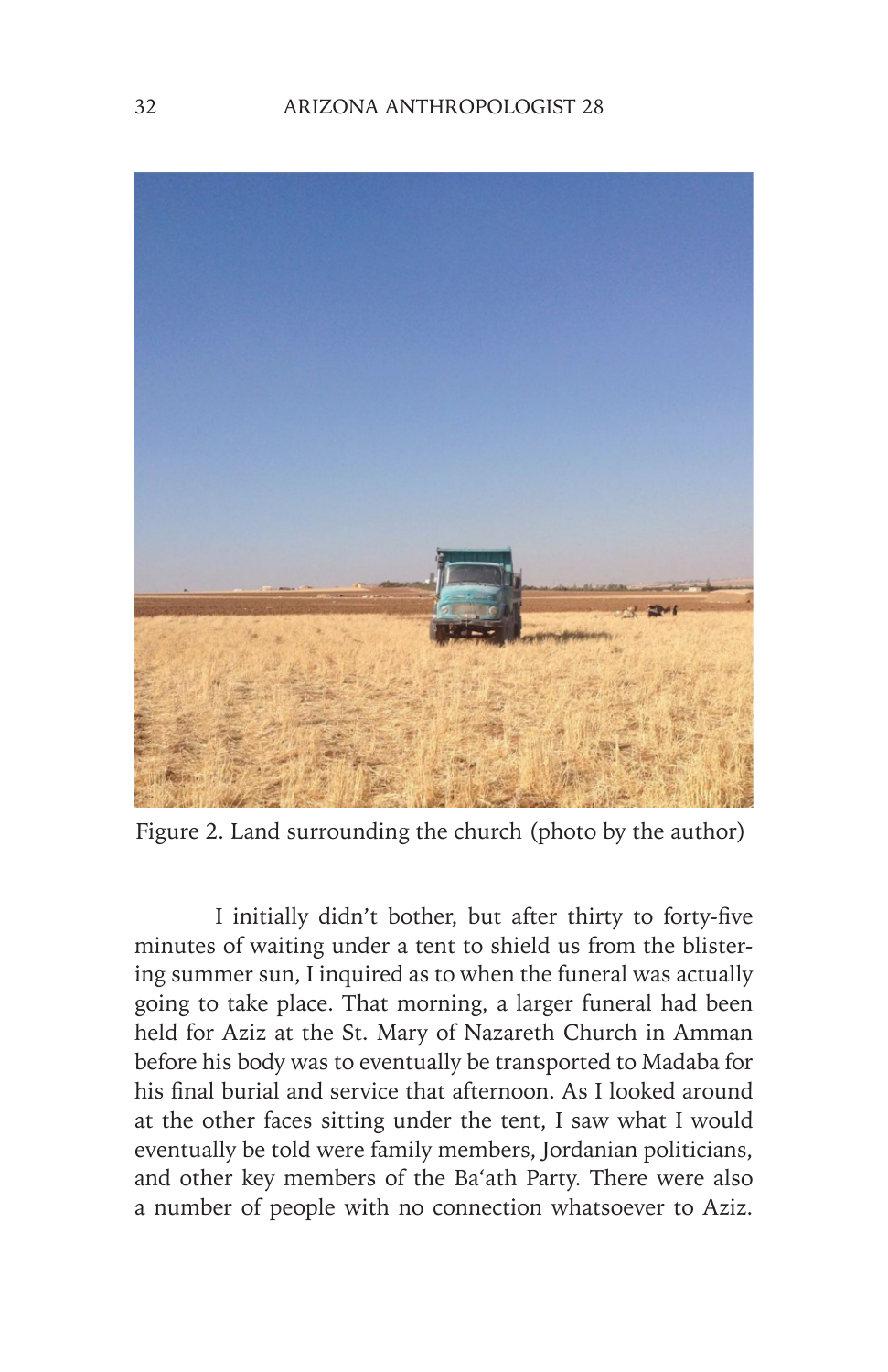They were people like us, who were either curious or simply wanted to pay their respects. We waited, as a long stream of cars continued to pull up, with my friends pointing out prominent people as they made their way into the courtyard of the church. Party members embraced each other, and along with colleagues and friends paid their respects to Aziz's family. The crowd grew gradually as we all waited for his body to complete its trip from Amman.

After having had enough of the cheap white plastic chairs that filled the area under the tent in the church courtyard, I stood up from my seat, wandering and looking out over the sea of mausoleums and graves surrounding the church. It wasn't lost on me that I was one of only a few foreigners there, aside from two foreign photojournalists. I was certainly the only American in attendance, which I came to feel quite acutely when chants sprung up denouncing the American invasion of Iraq that ultimately led to Aziz's capture and imprisonment, America's seemingly unwavering support of the Israeli government, and the tumultuous relationship between Iraq and Iran.



Figure 3. Church grounds (photo by the author)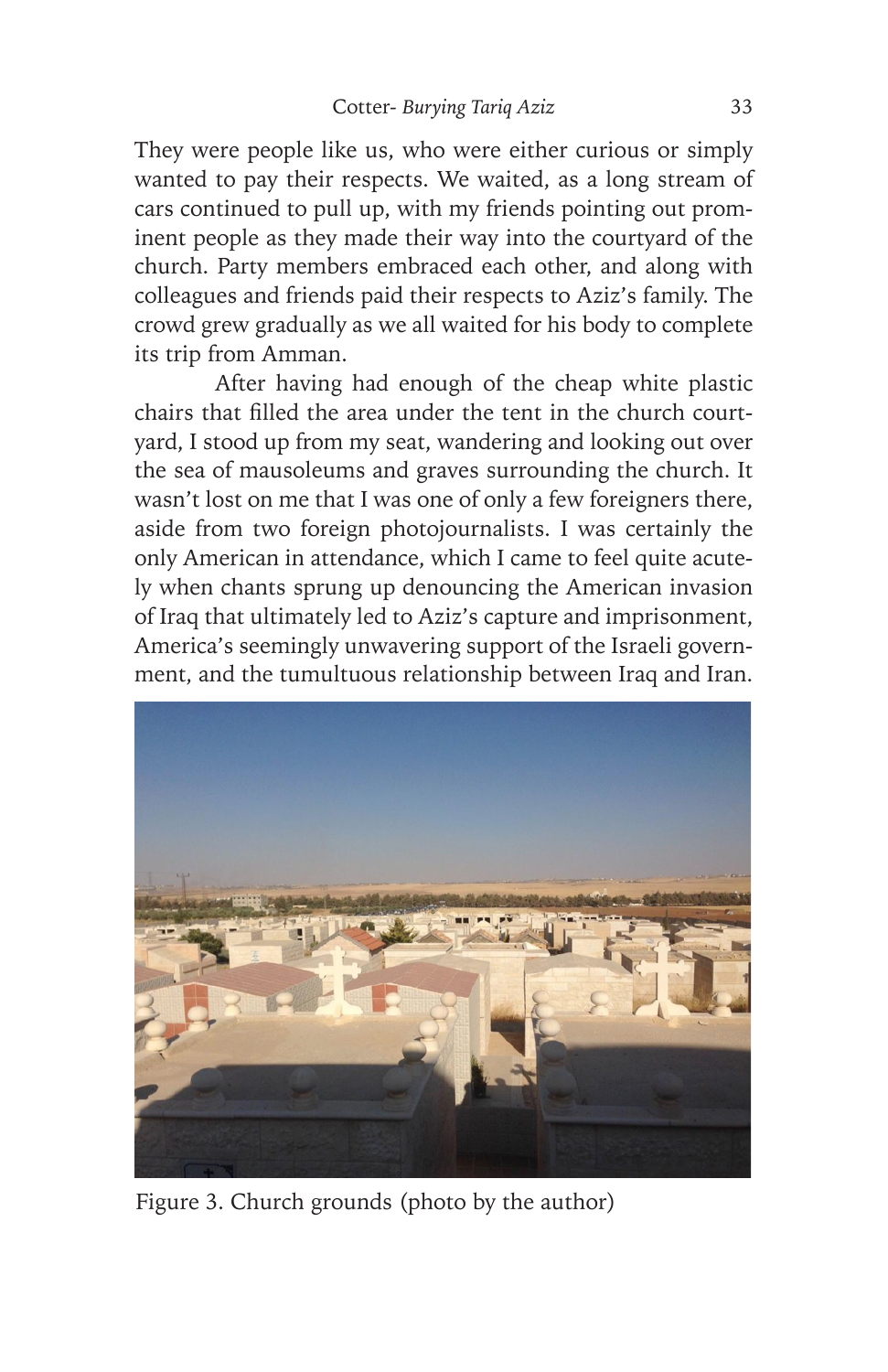Even though I shared the general sentiment of much of the rhetoric denouncing America's role in upending life in Iraq in 2003, being the only American at a Ba'ath Party funeral was a unique and admittedly uncomfortable experience.

Despite my discomfort, my identity as an American either didn't wear as plainly on my sleeve as I assumed it did, or, perhaps more likely, no one at the funeral really cared. There were simply far more important things going on that day. We sat in the courtyard, making the polite kinds of conversation with those around us that seem emblematic of a funeral service. As the afternoon dragged on, the sound of bagpipes and chanting slowly grew from the direction of the road leading to the church. Aziz's funeral procession had finally arrived in Madaba.

I stood, looking out towards the road. His casket was flanked on either side with Ba'ath Party supporters carrying the Iraqi flag, along with large framed photos of Aziz and the late Iraqi president, Saddam Hussein. His body moved slowly up the road with the chants growing louder and more pronounced, taking what seemed like an eternity before it even approached the walls of the church grounds. Journalists moved with the procession, snapping photos of Aziz's casket and his supporters. When the procession made its way into the church courtyard, everyone was standing. I noticed the aging politicians and party members wiping the sweat from their brows as others jockeyed for a good spot from which to photograph or film the casket as it moved through the courtyard. I found myself doing the same thing, pulling out my cell phone to photograph and film the procession as it moved. As I looked around, beyond the journalists covering the funeral both from the ground and from the rooftops of the church buildings, we were all documenting it on some level. Videos and photographs of the event were rapidly making their way onto the Facebook and Instagram accounts of the people who were there, including my own.

In retrospect it's unsettling to me, having been enculturated into treating funerals as decidedly somber events that I would never think of putting on social media. But looking back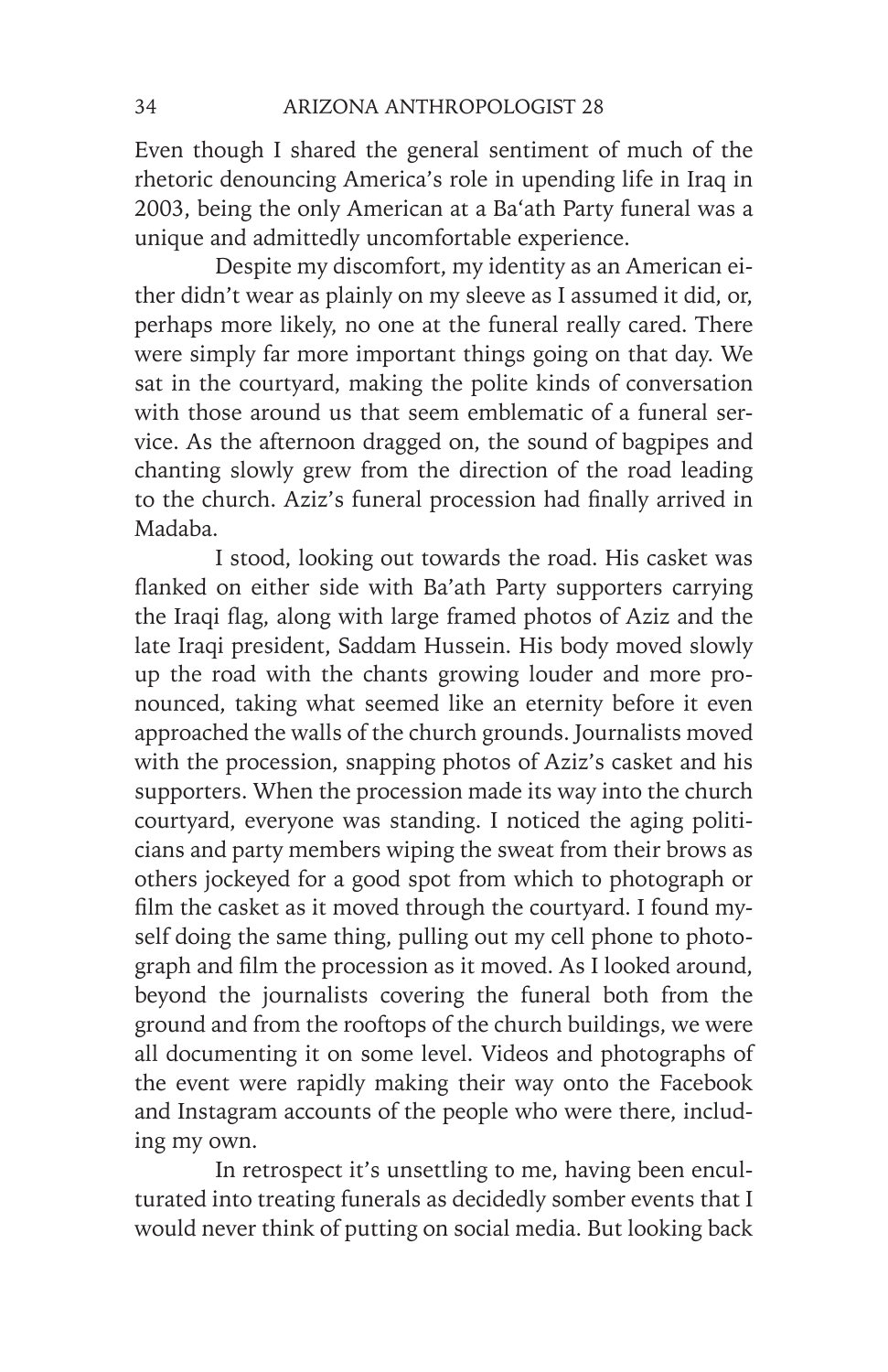at my Instagram feed, in the moment, I obviously couldn't help myself and neither could anyone else. Maybe we were all motivated because of who it was, his importance to the Ba'ath Party, to Arab nationalism, his status as a prominent Christian, or his legacy of anti-imperialist views. Or maybe we all just wanted to show that we were there. Thinking about my own motivation, I suspect the latter.

The procession eventually made its way into the maze of mausoleums and gravesites that surrounded the church itself. Most of the people in the courtyard didn't follow the body, and the sound from the bagpipes and the chants faded away. The church courtyard seemed to lull back into a dull hum of conversation. People were crying. The politicians and party members shook hands, embracing each other before they began to move towards their cars. It was over, and Aziz had been laid to rest. I wondered aloud to my friends what would happen to the oversized photos of Aziz and Saddam that had been carried with the procession. At the time they struck me as gaudy and cumbersome, but now in retrospect they almost remind me in some ways of the photo memorials that one might see at a Christian funeral in a place like the United States, albeit with notable political overtones. My friends told me they would most likely be left at the site of his grave, and I'm now wondering two years later if they're still there.

#### **Conclusion**

Occasionally, I find myself thinking back to that day. I recall telling a Jordanian colleague that I had attended the funeral and she told me that, in her opinion, it was good that I had. Aziz was a long-standing figure. He played a key role in events that defined the face of the modern Middle East and stood beside one of the region's most well known and polarizing political leaders.

Looking back at my notes, I see nothing on the pages that reflect any political or emotional reaction to being there. I grew up with the War on Terror as a political backdrop to my adult life and although Aziz was a target of my govern